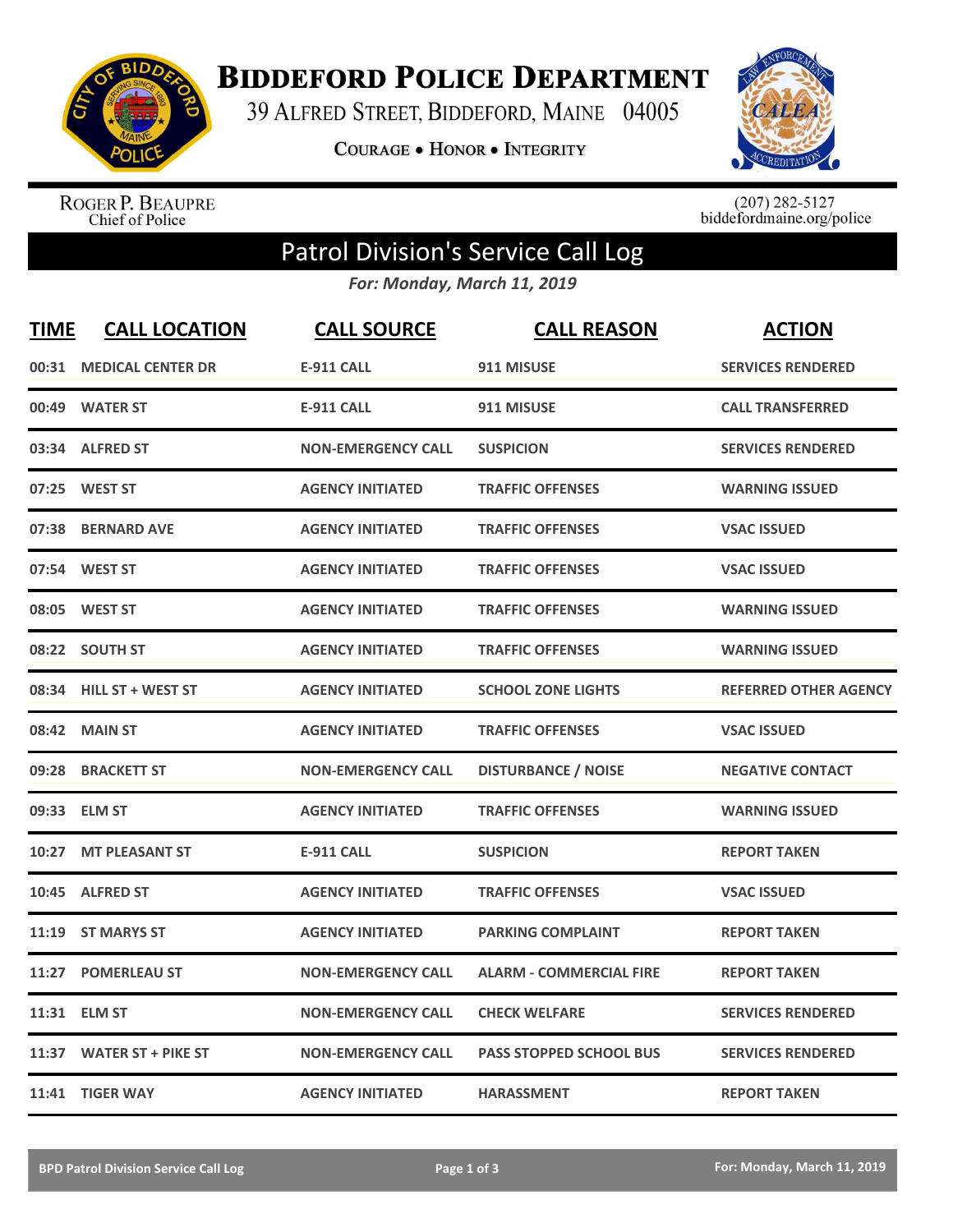| <b>TIME</b> | <b>CALL LOCATION</b>                       | <b>CALL SOURCE</b>        | <b>CALL REASON</b>                                                  | <b>ACTION</b>                |
|-------------|--------------------------------------------|---------------------------|---------------------------------------------------------------------|------------------------------|
|             | 11:55 ELM ST                               | <b>E-911 CALL</b>         | 911 MISUSE                                                          | <b>SERVICES RENDERED</b>     |
|             | 12:22 WEST POINT LN + YORK ST              | <b>NON-EMERGENCY CALL</b> | <b>CHECK WELFARE</b>                                                | <b>SERVICES RENDERED</b>     |
|             | 13:32 FOREST ST                            | <b>AGENCY INITIATED</b>   | <b>TRAFFIC OFFENSES</b>                                             | <b>VSAC ISSUED</b>           |
|             | 13:37 SPRUCE ST + ELM ST                   | <b>NON-EMERGENCY CALL</b> | <b>LIGHTS MALFUNCTIONING</b>                                        | <b>SERVICES RENDERED</b>     |
|             | 13:50 WEST ST + GRAHAM ST                  | <b>AGENCY INITIATED</b>   | <b>TRAFFIC OFFENSES</b>                                             | <b>VSAC ISSUED</b>           |
|             | <b>14:15 HILL ST</b>                       | <b>NON-EMERGENCY CALL</b> | <b>CHECK WELFARE</b>                                                | <b>REPORT TAKEN</b>          |
|             | 14:31 MYRTLE ST                            | <b>NON-EMERGENCY CALL</b> | <b>PARKING COMPLAINT</b>                                            | <b>REFERRED OTHER AGENCY</b> |
|             | 14:37 GRANITE ST                           | <b>OTHER</b>              | <b>DA/DHHS REFERRAL</b>                                             | <b>REPORT TAKEN</b>          |
|             | 14:57 SPRUCE ST + ELM ST                   | <b>NON-EMERGENCY CALL</b> | <b>LIGHTS OUTAGE</b>                                                | <b>SERVICES RENDERED</b>     |
|             | 15:00 POOL ST                              | <b>NON-EMERGENCY CALL</b> | <b>ASSIST PD AGENCY</b>                                             | <b>REPORT TAKEN</b>          |
|             | 15:40 MAINE TPKE                           | <b>NON-EMERGENCY CALL</b> | <b>DISABLED VEHICLE</b>                                             | <b>REFERRED OTHER AGENCY</b> |
|             | 16:07 SOUTH ST                             | <b>E-911 CALL</b>         | 911 MISUSE                                                          | <b>SERVICES RENDERED</b>     |
|             | 16:27 HILL ST                              | <b>NON-EMERGENCY CALL</b> | <b>CIVIL COMPLAINT</b>                                              | <b>CIVIL COMPLAINT</b>       |
|             | 16:33 ALFRED ST                            | <b>AGENCY INITIATED</b>   | <b>TRAFFIC OFFENSES</b>                                             | <b>CITATION ISSUED</b>       |
|             | <b>CHARGE: FAILURE TO REGISTER VEHICLE</b> |                           | OFFENDER: JEREMIAH R SWARTHOUT  AGE: 47  RESIDENT OF: BIDDEFORD, ME |                              |
|             | 17:00 SMALLS CT                            | <b>E-911 CALL</b>         | <b>PARKING COMPLAINT</b>                                            | <b>SERVICES RENDERED</b>     |
|             | 17:08 POOL ST                              | <b>E-911 CALL</b>         | MISSING PERSON/ALZHEIMERS                                           | <b>SERVICES RENDERED</b>     |
|             | 17:43 MAPLEWOOD AVE                        | <b>NON-EMERGENCY CALL</b> | <b>INSPECTION PERMIT</b>                                            | <b>SERVICES RENDERED</b>     |
|             | 18:08 LINCOLN ST                           | <b>E-911 CALL</b>         | 911 MISUSE                                                          | <b>NO ACTION REQUIRED</b>    |
|             | 18:08 LINCOLN ST                           | E-911 CALL                | 911 MISUSE                                                          | <b>NO ACTION REQUIRED</b>    |
|             | 19:14 ELM ST                               | <b>NON-EMERGENCY CALL</b> | <b>DEATH ATTENDED &amp; UNATTENDED</b>                              | <b>REPORT TAKEN</b>          |
|             | 19:30 ALFRED ST                            | <b>AGENCY INITIATED</b>   | <b>PRO-ACTIVE DV RESPONSE TEAM</b>                                  | <b>NO VIOLATION</b>          |
|             | 19:41 WENTWORTH ST                         | <b>AGENCY INITIATED</b>   | <b>PRO-ACTIVE DV RESPONSE TEAM</b>                                  | <b>NO VIOLATION</b>          |
|             | 20:54 ALFRED ST + ELM ST                   | <b>AGENCY INITIATED</b>   | <b>TRAFFIC OFFENSES</b>                                             | <b>WARNING ISSUED</b>        |
|             | 20:56 BOULDER WAY                          | <b>E-911 CALL</b>         | 911 MISUSE                                                          | <b>NEGATIVE CONTACT</b>      |
|             | 21:21 JANELLE ST                           | <b>NON-EMERGENCY CALL</b> | <b>DISTURBANCE / NOISE</b>                                          | <b>SERVICES RENDERED</b>     |